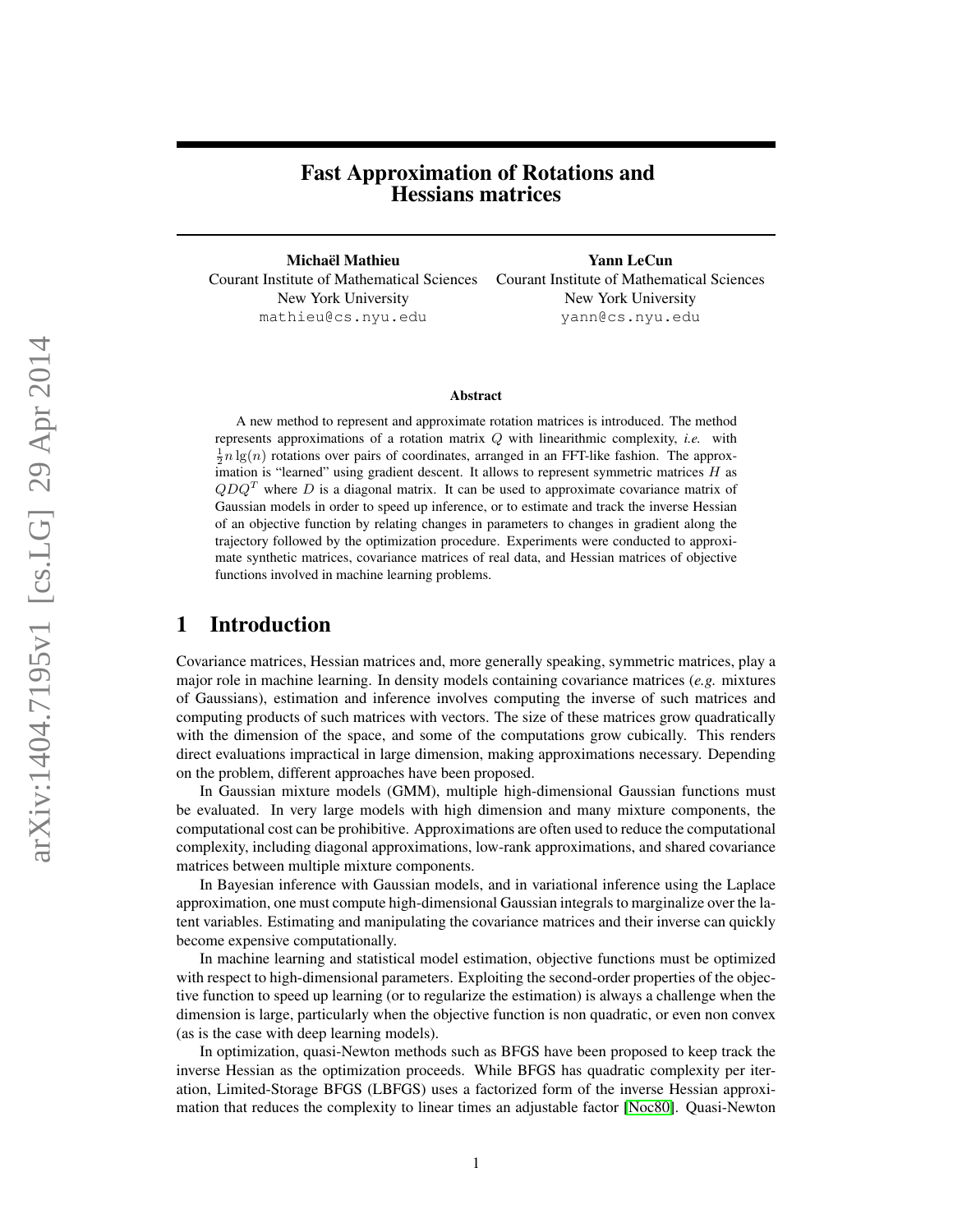methods have been experimented with extensively to speed up optimization in machine learning, including LBFGS [\[BL89,](#page-9-1) [LBOM98,](#page-9-2) [SYG07,](#page-9-3) [BBG09,](#page-9-4) [NCL](#page-9-5)<sup>+11</sup>], although the inherently batch nature of LBFGS has limited its applicability to large-scale learning [\[DCM](#page-9-6)+12]. Some authors have addressed the issue of approximating the Hessian for ML systems with complex structures, such as deep learning architectures. This involves back-propagating curvatures through the computational graph of the function [\[BL89,](#page-9-1) [LBOM98,](#page-9-2) [CE11,](#page-9-7) [MSS12\]](#page-9-8), which is particularly easy when computing diagonal approximations or Hessians of recurrent neural nets. Others have attempted to identify a few dominant eigen-directions in which the curvatures are larger than the others, which can be seen as a low-rank Hessian approximation [\[LSP93\]](#page-9-9)

More recently, decompositions of covariance matrices using products of rotations on pairs of coordinates have been explored in [\[GLC11\]](#page-9-10). The method greedily selects the best pairwise rotations to approximate the diagonalizing basis of the matrix, and then finds the best corresponding eigenvalues.

# 2 Linearithmic Symmetric Matrix Approximation

A symmetric matrix H of size  $n \times n$  can be factorized (diagonalized) as  $H = QDQ^T$  where Q is an orthogonal (rotation) matrix, and  $D$  is a diagonal matrix. In general, multiplying a vector by Q requires  $n^2$  operations, and the full set of orthogonal matrices has  $n(n-1)/2$  free parameters. The main idea of this paper is very simple: parameterize the rotation matrix Q as a product of  $n \lg(n)/2$  elementary rotations within 2D planes spanned by pairs of coordinates (sometimes called Givens rotations). This makes the computaional complexity of the product of  $H$  by a vector to linearithmic instead of quadratic. It also makes the computation of the inverse trivial  $H^{-1} = Q^T D^{-1} Q$ . The second idea is to compute the best such approximation of a matrix by least-square optimization with stochastic gradient descent.

The question is how good of an approximation to real-world covariance and Hessian matrices can we get by restricting ourselves to these linearithmic rotations instead of the full set of rotations.

The main intuition that the approximation may be valid comes from a conjecture in random matrix theory according to which the distribution of random matrices obtained randomly drawing  $n \lg(n)/2$  successive Givens rotations is dense in the space of rotation matrices [\[Ben13\]](#page-9-11). Proven methods for generating orthogonal matrices with a uniform distribution require  $O(\log(p)p^2)$ Givens rotation, with an arrangement based on the butterfly operators in the Fast Fourier Transform [\[Gen98\]](#page-9-12).

Indeed, to guarantee that pairs of coordinates are shuffled in a systematic way, we chose to arrange the  $n \lg(n)/2$  Givens rotations in the same way as the butterfly operators in the Fast Fourier Transform. To simplify the discussion, we assume from now on that  $n$  is a power of 2, unless specified otherwise. We decompose

$$
Q \approx Q_1 Q_2 \dots Q_{\lg(n)} \tag{1}
$$

where  $Q_i$  is a sparse rotation formed by  $n/2$  independent pairwise rotations, between pairs of coordinates

$$
(2pk + j, \qquad p(2k+1) + j)
$$

where  $p = \frac{n}{2^i}$ ,  $k \in 0..2^{i-1}$  and  $j \in 1..p$ . For instance, with  $n = 8$ , we obtain the following matrices :

$$
Q_1=\left(\begin{array}{cccc} c_1 & & & -s_1 & & \\ & c_2 & & & & \\ & c_3 & & & & \\ & s_1 & & & & \\ & s_2 & & & & c_1 & \\ & & s_3 & & & s_4 & \end{array}\right)
$$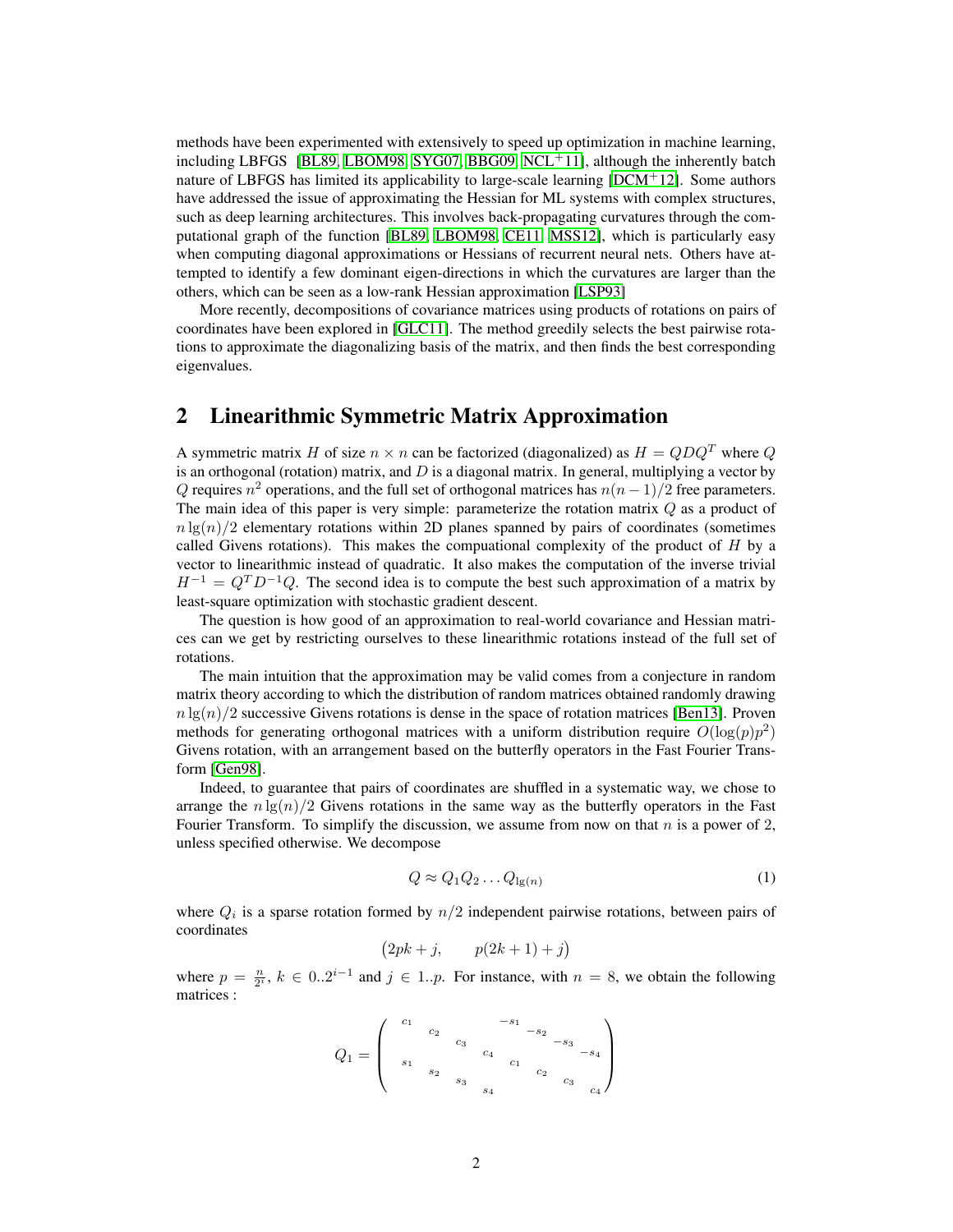Q<sup>2</sup> = c<sup>5</sup> −s<sup>5</sup> c<sup>6</sup> −s<sup>6</sup> s<sup>5</sup> c<sup>5</sup> s<sup>6</sup> c<sup>6</sup> c<sup>7</sup> −s<sup>7</sup> c<sup>8</sup> −s<sup>8</sup> s<sup>7</sup> c<sup>7</sup> s<sup>8</sup> c<sup>8</sup> Q<sup>3</sup> = c<sup>9</sup> −s<sup>9</sup> s<sup>9</sup> c<sup>9</sup> c<sup>10</sup> −s<sup>10</sup> s<sup>10</sup> c<sup>10</sup> c<sup>11</sup> −s<sup>11</sup> s<sup>11</sup> c<sup>11</sup> c<sup>12</sup> −s<sup>12</sup> s<sup>12</sup> c<sup>12</sup> 

where  $c_i = \cos(\theta_i)$  and  $s_i = \sin(\theta_i)$ .

There are  $n \lg(n)/2$  pairwise rotations, grouped into  $\lg(n)$  matrices, such that each matrice represents  $n/2$  independent rotations. It is the minimal number of matrices that keeps the pairwise rotations structure, and this particular arrangement has the property that there can be an interaction between each pair of coordinates of the input.

The final decomposition of the symmetric matrix H is therefore a sequence of  $2\lg(n) + 1$ sparse matrices, namely

<span id="page-2-0"></span>
$$
H \approx Q_1 Q_2 \dots Q_{\lg(n)} D Q_{\lg(n)}^T \dots Q_2^T Q_1^T \tag{2}
$$

Since all the matrices  $Q_i$  are rotations, we have  $Q_i^{-1} = Q_i^T$  and thus the decomposition of  $H^{-1}$  is the obtained by simply replacing the elements of D by their inverse.

It is important to notice that the problem becomes easier if  $H$  has eigenspaces of high dimension. If there are groups of eivenvalues roughly equal, the rotations between vectors belonging to the corresponding eigenspaces become irrelevant. This is similar to low rank approximation, where all small eigenvalues are grouped into the same eigenspace, but it can work for eigenspaces with non-zero eigenvalues.

# 3 Approximating Hessian matrices

## 3.1 Methodology

Let  $(\theta_1,\ldots,\theta_{n\lg(n)/2})$  be the rotation parameters of the matrices  $Q_1,\ldots,Q_{\lg(n)}$  and  $(\sigma_1,\ldots,\sigma_n)$ the diagonal elements of D. Let us name  $\omega$  the whole set of  $n(\lg(n)/2 + 1)$  parameters, so

$$
\omega = (\theta_1, \ldots, \theta_{n \lg(n)/2}, \sigma_1, \ldots, \sigma_n)
$$

When we need the explicit parametrization, we denote  $Q_{\omega}$  the rotation matrix  $Q_1 \dots Q_{\lg(n)}$ parametrized by  $(\theta_i)$  and  $D_\omega$  the diagonal matrix  $\text{diag}(\sigma_1, \ldots, \sigma_n)$ . Finally, let  $\mathcal{Q} = \{Q_\omega | \omega \in \mathcal{Q} \}$  $\mathbb{R}^{n(\lg(n)+1)}$ } be the set of all matrices  $Q_\omega$ .

In order to find the best set of parameters  $\omega$ , we first notice that the sequence of matrices in the decomposition [\(2\)](#page-2-0) can be seen as a machine learning problem. Although the problem is unfortunately not convex, it can still be minimized by using standard gradient descent techniques, such that SGD or minibatch gradient descent.

Let  $(x^{(j)})_{j=1..m}$  be a set of *n*-dimensional vectors. We train our model to predict the output  $Hx^{(j)}$  when given the input  $x^{(j)}$ . We use a least square loss, so the function we minimize is

$$
\mathcal{L}(\omega) = \sum_{j=1}^{m} ||Q_{\omega} D_{\omega} Q_{\omega}^{T} x^{(j)} - y^{(j)}||_{2}^{2}
$$
\n(3)

$$
= \sum_{j=1}^{m} L(\omega, x^{(j)}, y^{(j)}) \tag{4}
$$

where  $y^{(j)} = Hx^{(j)}$  and

$$
L(\omega, x^{(j)}, y^{(j)}) = ||Q_{\omega}D_{\omega}Q_{\omega}^{T}x^{(j)} - y^{(j)}||_{2}^{2}
$$
\n(5)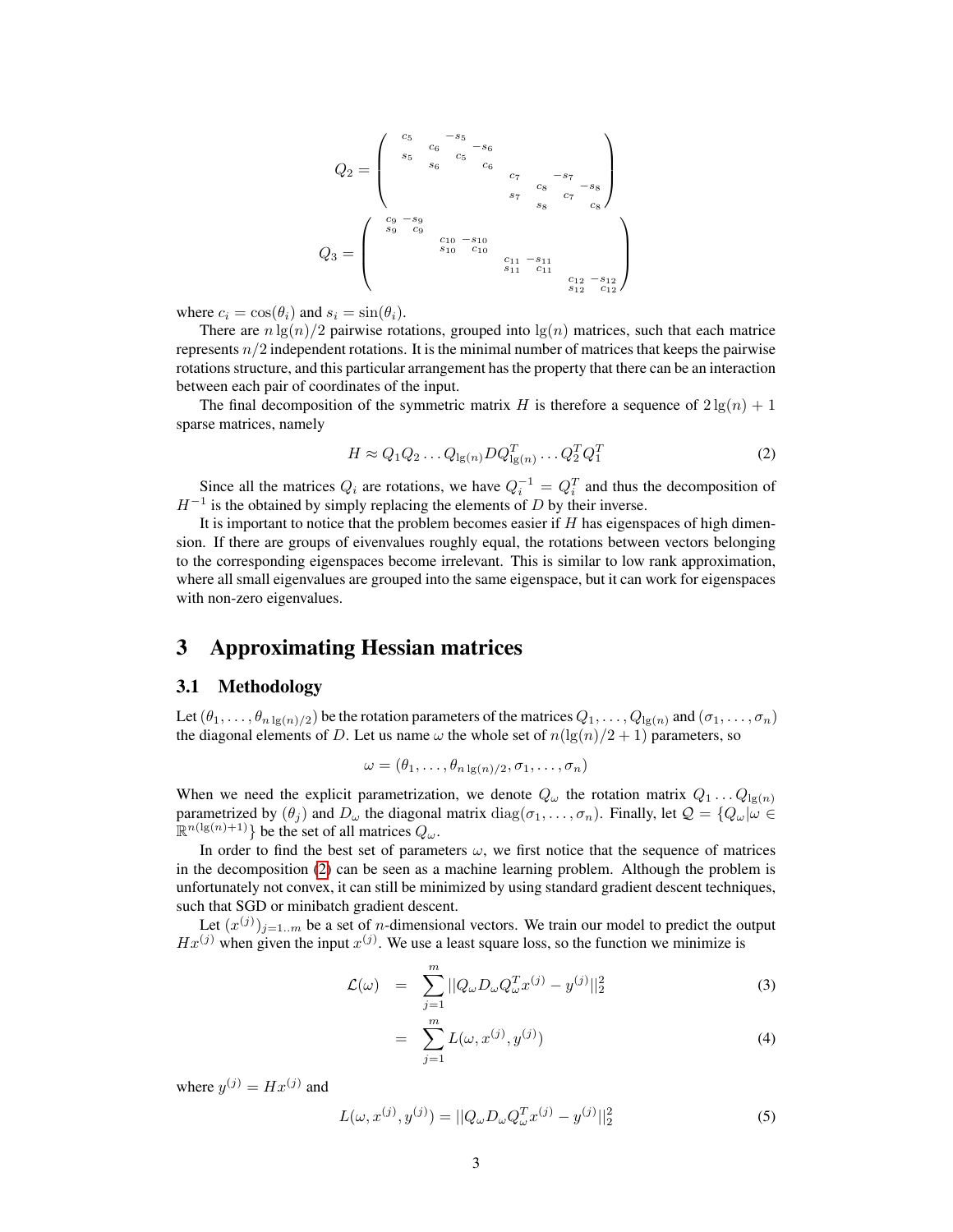However, the parameterization through the angles makes the problem complicated and hard to optimize. Therefore, during one gradient step, we relax the parametrization and allow each matrix  $(Q_i)$  to have 2n independent parameters, and we reproject the matrix on the set of the rotation matrices after the parameter update. The problem becomes learning a multilayer linear neural network, with sparse connections and shared weights.

Formally, we use an extended set of parameters,  $\tilde{\omega}$ , which has one parameter per non-zero element of each matrix  $Q_i$ . The new set of matrices parametrized by  $\tilde{\omega}$ , which we denote  $Q$ , contains matrices which are not rotation matrices. However, because of the Givens structure inside the matrices which are not rotation matrices. However, because of the Givens structure inside the matrices, it is trivial to project a matrix from  $Q$  on the set  $Q$ , by simply projecting every Givens on the set of the  $2 \times 2$  rotations. The projection  $proj$  of a Givens is

<span id="page-3-1"></span>
$$
proj\begin{pmatrix} a & b \\ c & d \end{pmatrix} = \frac{1}{\eta} \begin{pmatrix} a+d & b-c \\ c-b & a+d \end{pmatrix}
$$
 (6)

where  $\eta = \sqrt{(a+d)^2 + (b-c)^2}$ .

We summarize the learning procedure in Algorithm [1,](#page-3-0) using SGD. Computing the gradient of  $L(\tilde{\omega}, x^{(j)}, y^{(j)})$  is performed by a gradient backpropagation. Note that we don't need the matrix  $H$  but only a way to compute the products  $u^{(i)} = H\tilde{w}^{(i)}$ H, but only a way to compute the products  $y^{(i)} = Hx^{(i)}$ .

The hyperparameter  $\alpha$ , which doesn't have to be constant, is the learning rate. There is no reason that the same learning rate should be applied to the part of  $\tilde{\omega}$  in  $Q_{\tilde{\omega}}$  and to the part in  $D_{\tilde{\omega}}$ . Therefore,  $\alpha$  can be a diagonal matrix instead of a scalar. We have observed that the learning procedure converges faster when the part in  $D_{\tilde{\omega}}$  has a smaller learning rate.

### <span id="page-3-0"></span>Algorithm 1 Hessian matrix learning

**Input:** set  $(x^{(j)}, y^{(j)})$  for  $j = 1..m$ while not converged do Randomly draw  $j \in 1..m$ Compute gradient  $g_{\widetilde{\omega},j} = \frac{\partial L(\widetilde{\omega}, x^{(j)}, y^{(j)})}{\partial \widetilde{\omega}}$  $\partial \widetilde{\omega}$ Update  $\widetilde{\omega} \leftarrow \widetilde{\omega} - \alpha g_{\widetilde{\omega},j}$ Normalize all the Givens to project  $Q_{\tilde{\omega}}$  on  $\mathcal Q$ end while

There are several ways to obtain the input vectors  $x^{(j)}$ , depending on the intended use of the approximated matrix. If we only need to obtain a fast and compact representation, we can draw random vectors. We found that vectors uniformly sampled on the unit sphere or in a hypercube centered on zero perform well. In certain cases, we may need to evaluate products  $Hx$  for x in a certain region of  $\mathbb{R}^n$ . In this case, using vectors in this specific area can provide better results, since more of the expressivity of our decomposition will be used on this specific region. The set of vectors  $(x^{(j)}, y^{(j)})$  can also appear naturally, as we can see in the next part when we approximate the Hessian of another optimization problem.

## 3.2 Experiments

In order to confirm our hypothesis, we ran our algorithm on synthetic and natural Hessian matrices. Synthetic matrices are obtained by randomly drawing rotations and eigenvalues, while the natural matrix we tried is the Hessian of the MNIST dataset.

To evaluate the quality of the approximation, we measure the average angle between the  $QDQ^{T}x$  and Hx for a set of random vectors x.

The synthetic matrices H are generated as  $R\Lambda R^{T}$  where R is a random rotation matrix, uniformly drawn on the set of rotation matrices, and  $\Lambda = \text{diag}(\lambda_i)$  is a diagonal matrix, with  $\lambda_i = |\mu_i|$  where  $\mu_i$  is sampled from a zero-mean and 0.1 Gaussian distribution, except a small number  $n_{\mu}$  of randomly selected  $\mu_i$  that are drawn from a Gaussian of mean 1 and variance 0.4.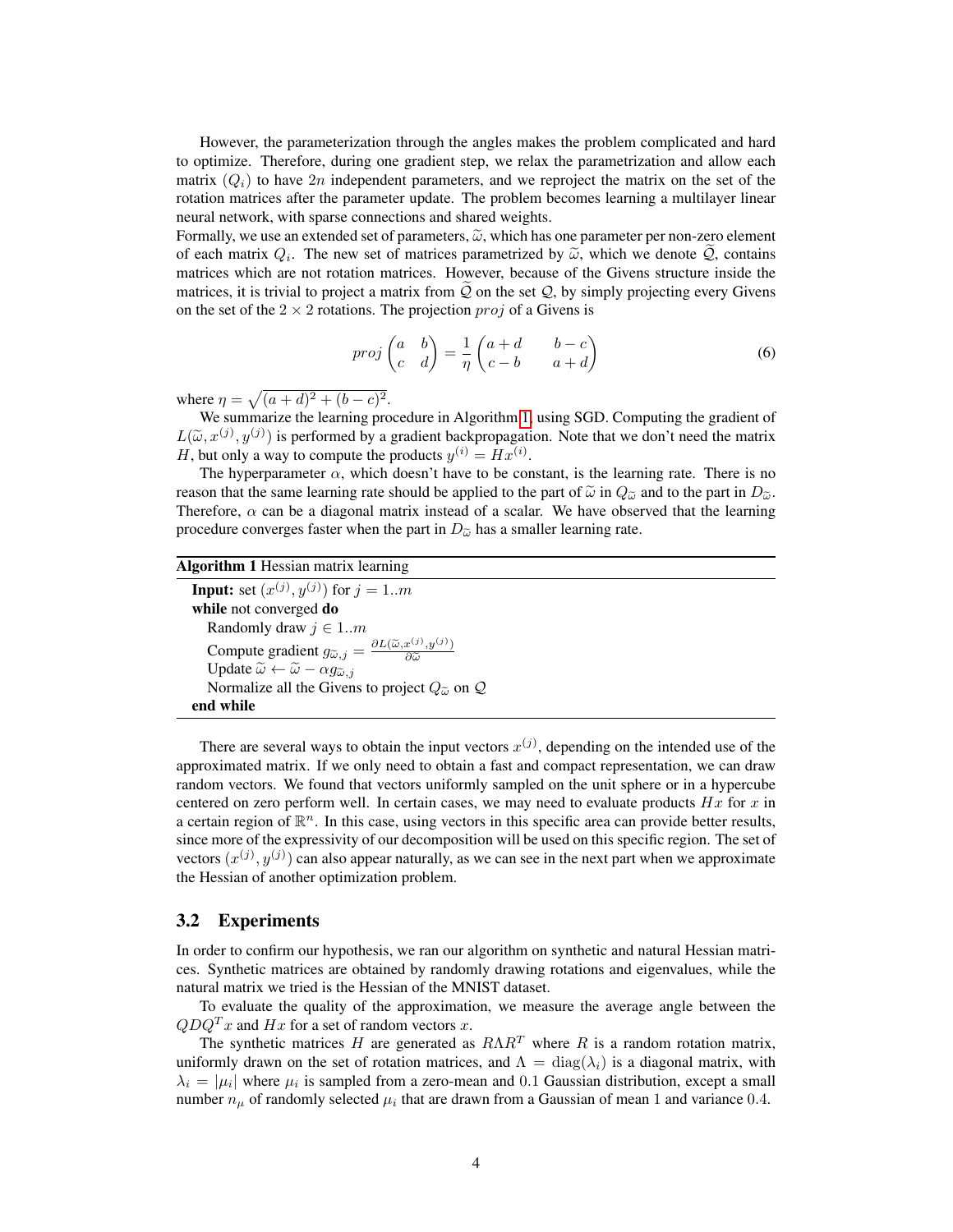The results are displayed on Figure [1.](#page-4-0) The average angle goes down to about 35 degrees in a space of dimension 64, with the number of large eigenvalues  $n_{\mu} = 5$ .

For sanity check purposes, we also try directly learning a random rotation matrix  $R$  using a single Q matrix. The loss function is then

$$
\mathcal{L}'(w) = \sum_{j} ||Qx^{(j)} - Rx^{(j)}||_2^2 \tag{7}
$$

The results are also shown on Figure [1.](#page-4-0) It doesn't perform as well as learning a Hessian, which was expected since we don't have eigenspaces of high dimension, but it still reaches 68 degrees in dimension 64.

We performed another sanity check : if the matrix R is actually the form of a matrix  $Q_{\omega}$ , then we learn it correctly (loss function  $\mathcal{L}'$  reaching zero), and we also learn  $H = R^T \Lambda R$  with loss function  $\mathcal L$  going quickly to zero.



<span id="page-4-0"></span>Figure 1: Average error angle versus epochs for matrix learning. In green, learning  $H$ , with the number of larger eigenvalues  $n_{\mu} = 5$ . In red, learning a rotation matrix R.

It appears that the number of larger eigenvalues  $n<sub>\mu</sub>$  has an influence on the quality of the approximation : the average error angle after convergence is lower when  $n_{\mu}$  is close to 0 or to the size of the space (about 20 degrees in the latter case). On the other hand, when the eigenvalues get split into two groups of about the same size, the average error angle can is about 41 degrees. The average angle as a function of  $n<sub>\mu</sub>$  is shown on Figure [2.](#page-5-0)

We tested our algorithm on the covariance of the MNIST dataset. It reached an angle of 38 degrees. Figure [3](#page-5-1) shows real and approximated covariance matrices.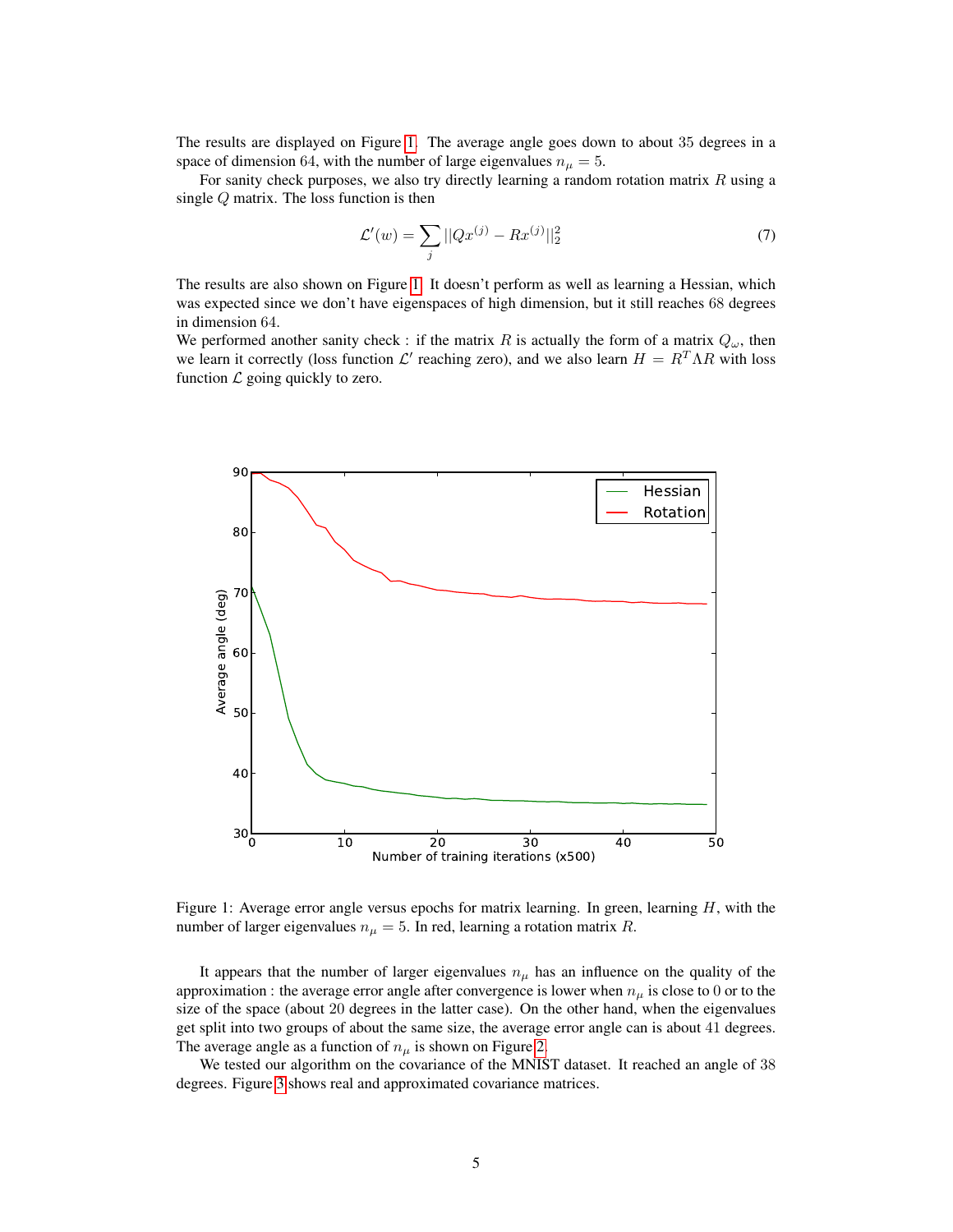

<span id="page-5-0"></span>Figure 2: Average error angle after convergence versus the number of dominant eigenvalues  $n_{\mu}$ .



<span id="page-5-1"></span>Figure 3: True (left) and approximated (right) covariance matrix of the MNIST dataset.

# 4 Hessian matrices of loss functions

In this section, we denote  $\hat{H} = Q^T D Q$  (or  $\hat{H}_{\tilde{\omega}} = Q_{\tilde{\omega}}^T D_{\tilde{\omega}} Q_{\tilde{\omega}}$ ) the approximated Hessian.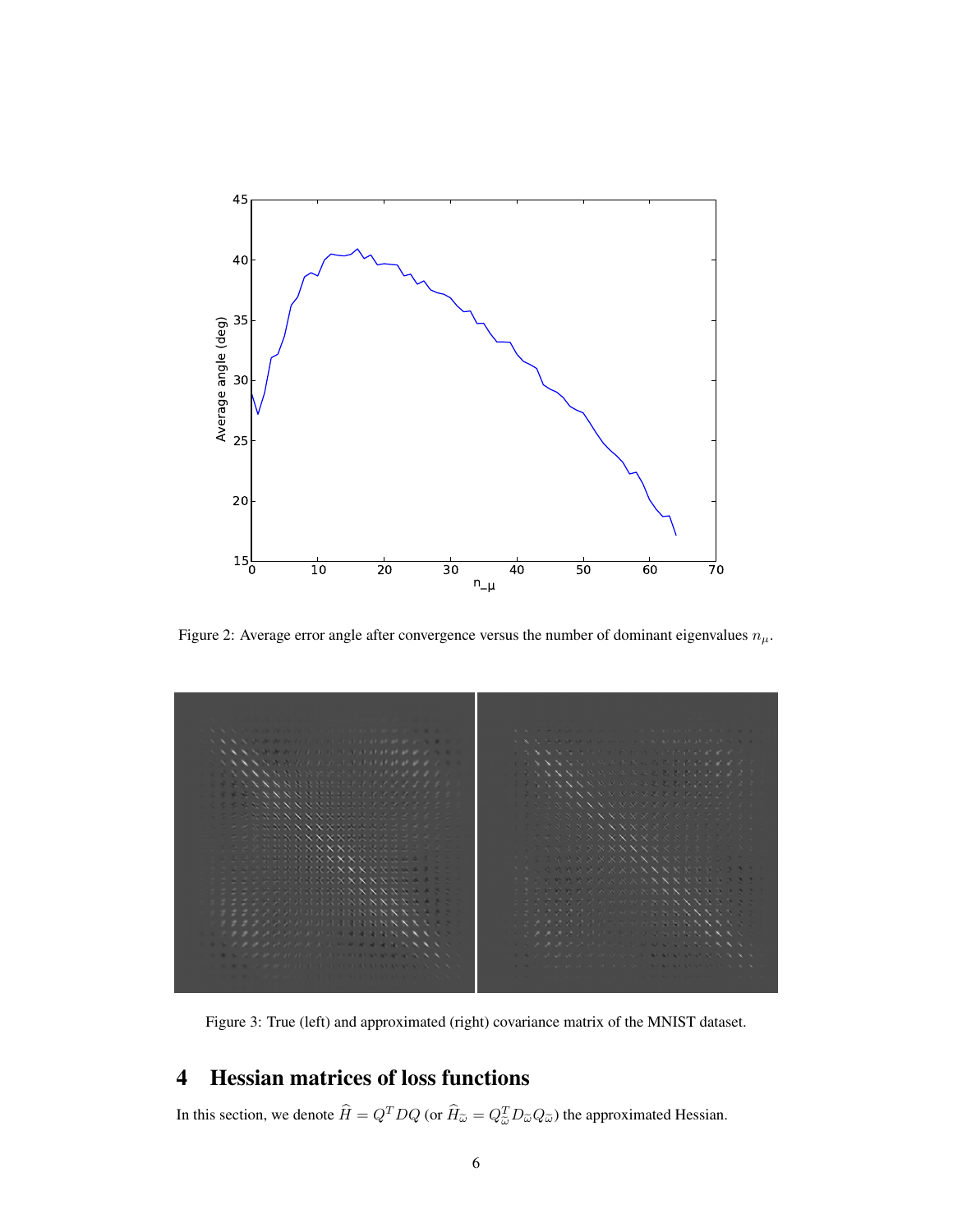### 4.1 Batch gradient descent

Although learning an approximation of a fixed Hessian matrix has uses, our method can be used in an online fashion to track slowly-varying Hessian matrices over the course of an optimization procedure.

In numerous cases, we have an optimization problem involving too many variables to explicitly compute the Hessian, preventing us from using direct second order methods. Our Hessian representation can be used to store and evaluate the Hessian matrix. Thanks to the learning procedure involved, if the Hessian of the loss function changes, our estimation will be able to adapt.

Let us consider an optimization problem where we aim to minimize a loss function  $\ell(u)$  where  $u \in \mathbb{R}^n$  is the set of parameters. Therefore, we are looking for

$$
u^* = \underset{u \in \mathbb{R}^n}{\arg \min} \ell(u) \tag{8}
$$

Or, in case of a non convex problem, we are looking for a  $u^{\dagger}$  that gives a "low" value for  $\ell$  ("low" being problem dependent).

In addition, let us suppose we are in a case where it is possible to compute the gradient  $\nabla_u \ell$  of  $\ell$  at every point u. It is the case, for instance, for neural networks, using the backpropagation algorithm, or whenever we have an efficient way to compute the gradient.

It is well known that even if the problem is quadratic, and therefore the Hessian matrix  $H$ doesn't depend on the point  $u$ , a gradient descent algorithm can perform poorly when H has eigenvalues with different magnitude. This situation becomes even worse when the loss function is not quadratic in the parameters and the Hessian is not constant (we use notation  $H_u$  for the Hessian matrix at point u). However, if  $H_u$  is known, we can replace the gradient step  $\nabla_u \ell$ by  $H_u^{-1} \nabla_u \ell$ . This modifies the descent direction to take the curvature into account and allows quadratic convergence if the function is locally quadratic. Since  $H_u$  is too large to compute or store, we can rely on approximations, such as in LBFGS or Truncated Conjugate Gradient.

Our method provides another way to track an approximation of  $H_u$ . By definition, we have

$$
H_{u+du}du = \nabla_{u+du}\ell - \nabla_u\ell + o(||du||)
$$
\n(9)

In the context of minimization, let us suppose we have taken a step from point  $u_{t-1}$  and arrived at the current point  $u_t$ . Then we know that

<span id="page-6-0"></span>
$$
H_{u_t}(u_t - u_{t-1}) \approx \nabla_{u_t} \ell - \nabla_{u_{t-1}} \ell \tag{10}
$$

We can use this relation as a training sample for the matrix  $H$ .

Thus, we start with an approximated matrix  $H_{u_0}$  set to identity, and we begin a regular gradient descent. At each step, we obtain a training point as defined in Equation [10,](#page-6-0) and we perform one step in learning  $H_{u_1}$  (following the gradient of the loss function L). Then we perform a second step in the minimization of  $\ell$ , folloing vector  $H_{u_1}^{-1} \cdot \nabla_{u_1} \ell$ , and so on. Note that our representation of  $H_{u_t}$  allows us to compute the inverse easily. The procedure is summarized in Algorithm [2.](#page-7-0)

A number of implementation details must be considered :

- It appears that in natural Hessians, many of the eigenvalues are small or zero, especially when we approach a local minimum. Therefore, the inverse of  $D$  can diverge. We solve this issue by imposing a minimal value  $\epsilon$  on the elements of D when computing their inverse.
- Similarly, eigenvalues can be negative. It is a problem in the minimization since it makes second order methods diverge if not taken into account. There are several ways to deal with such eigenvalues. We chose to set negative elements of D to  $\epsilon$  at the same time as the normalization of  $Q_{\tilde{\omega}}$ .
- The norm of  $\delta u$  (as defined in Algorithm [2\)](#page-7-0) can vary from one step to the other. However, since the Hessian approximation is linear, scaling  $\delta u$  and  $\delta g$  by the same factor is equivalent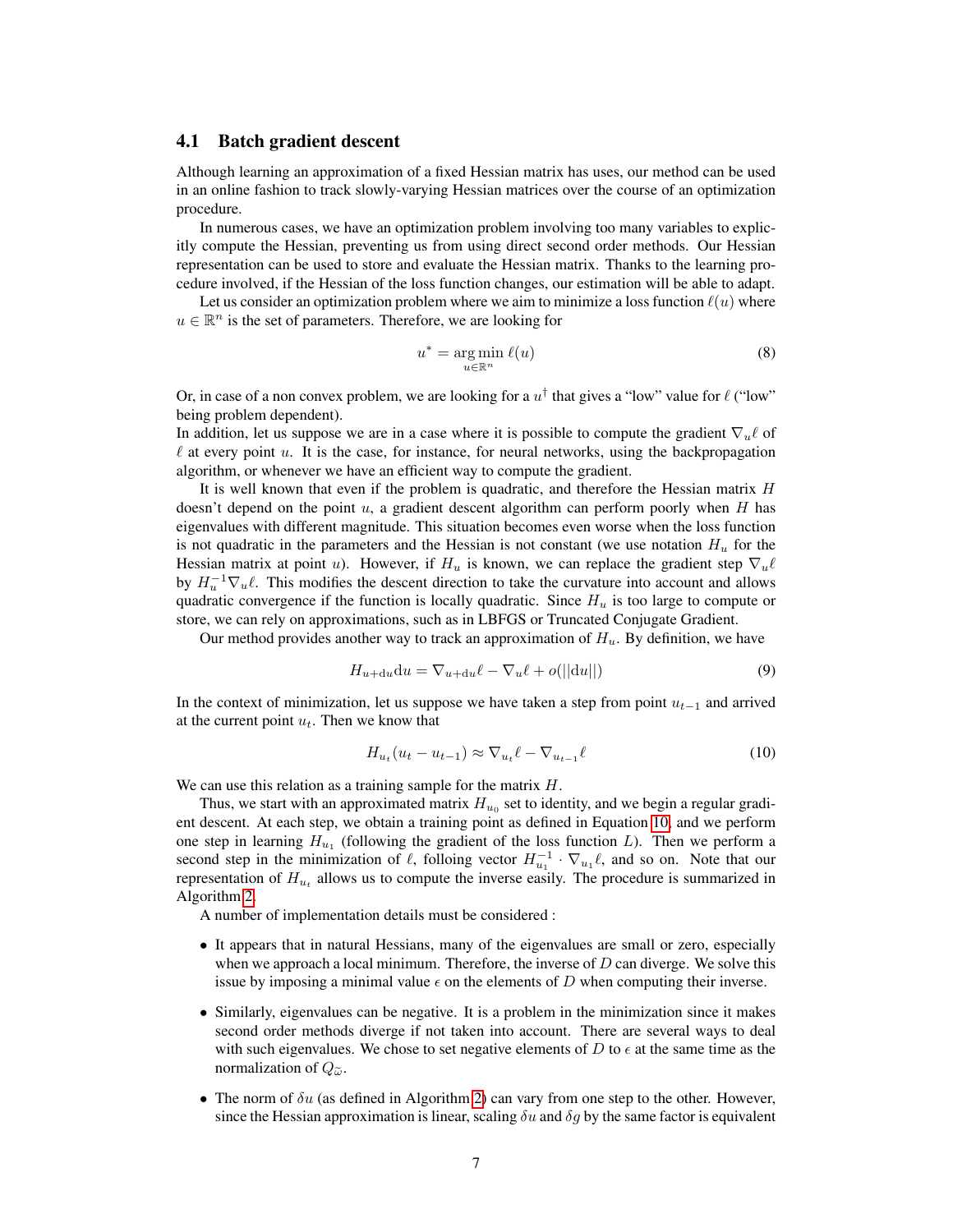#### <span id="page-7-0"></span>Algorithm 2 Optimization with linearithmic Hessian

```
Parameters: Learning rates \alpha and \betaInitialize \tilde{\omega} such that D_{\tilde{\omega}} = I and Q_{\tilde{\omega}} \in \mathcal{Q}Initialize random u_0Set t = 0while not converged do
 Compute \nabla_{u_t} \ellif t \neq 0 then
      Set \delta u = u_t - u_{t-1}Set \delta g = \nabla_t \ell - \nabla_{t-1}\ellUpdate \widetilde{\omega} \leftarrow \widetilde{\omega} - \alpha \frac{\partial L(\widetilde{\omega}, \delta u, \delta g)}{\partial \widetilde{\omega}}<br>Project \Omega \approx on \Omega as in Equation
                                                      ∂ῶ<br>՛au
      Project Q_{\tilde{\omega}} on Q 6
 end if
Set u_{t+1} = u_t - \beta \widehat{H}_{\widetilde{\omega}} \nabla_u \ellUpdate t \leftarrow t + 1end while
```
to scaling the learning rate  $\alpha$  by the same factor. To have a better control on the learning rate, we rescale both  $\delta u$  and  $\delta g$  by a factor  $1/||\delta u||$ .

Although it performs poorly, due to the small eigenvalues, it is also possible to directly learn the inverse Hessian matrix using the relation

$$
\delta u \approx H_u^{-1} \delta g \tag{11}
$$

## 4.2 Stochastic and minibatch gradient descent

For most problems, stochastic gradient descent (SGD) performs better than batch descent. Here, we will consider the intermediate case, minibatch descent, where each step uses only a part of the dataset. It covers both plain SGD and batch methods by setting the size of the minibatch to 1 or to the size of the dataset.

In minibatch setting, the loss function becomes  $\ell_A(u)$ , where A is a subset of the dataset, changing at each iteration. We have  $\ell_A(u) = \ell(u)$  if A is the whole dataset. Because of this difference, the previous analysis doesn't hold anymore, since the Hessian of  $\ell_A$  is not going to be the same as the Hessian of  $\ell_{A'}$ .

However, we will see that if we use the Hessian learning in this setting, it still perform something very similar to minibatch gradient, on the Hessian approximation. When learning the approximation, instead of training pairs  $(\delta u, \delta g)$ , we now obtain pairs  $(\delta u, \delta g_A)$ , where  $\delta u = u_t - u_{t-1}$  and  $\delta g_A = \nabla_{u_t} \ell_A - \nabla_{u_{t-1}} \ell_A$ . Let A be the whole dataset and  $(A_i)_{i=1..p}$ be minibatches (so  $A_i \subset A$ ). Since the gradient operator is linear, if  $A = \biguplus_{i=1}^{p} A_i$ , then

$$
\nabla_u \ell = \frac{1}{|\mathcal{A}|} \sum_{i=1}^p \nabla_u \ell_{A_i}
$$
 (12)

This simply states that if we sum gradients, taken at the same point, from a set of minibatches such that the dataset is their disjoint union, then we obtain the batch gradient. We have scaled the batch gradient by the size of the dataset for clarity purposes in the following part.

We will show that the same property holds for the loss function  $L$ . The loss function for the Hessian approximation corresponding to minibatch  $A_i$  is  $L(\tilde{\omega}, \delta u, \delta g_{A_i})$ . Its gradient is

$$
\frac{\partial L(\widetilde{\omega}, \delta u, \delta g_{A_i})}{\partial \widetilde{\omega}} = 2 \frac{\partial \widehat{H}_{\widetilde{\omega}}}{\partial \widetilde{\omega}} \delta u (\widehat{H}_{\widetilde{\omega}} \delta u - \delta g_{A_i}) \tag{13}
$$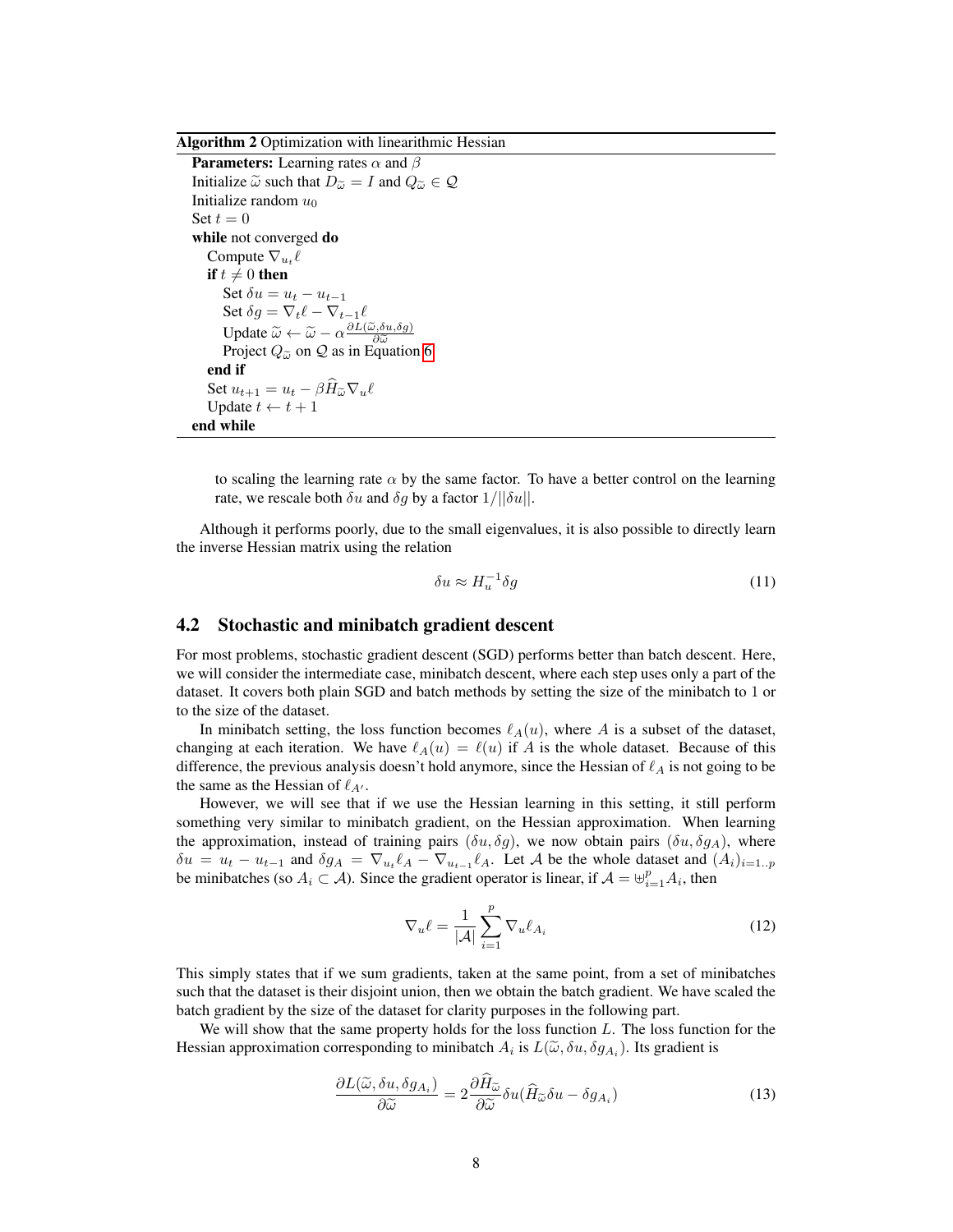So we get

$$
\frac{1}{|\mathcal{A}|} \sum_{i=1}^{p} \frac{\partial L(\widetilde{\omega}, \delta u, \delta g_{A_i})}{\partial \widetilde{\omega}}
$$
\n(14)

$$
= 2 \frac{\partial \widehat{H}_{\widetilde{\omega}}}{\partial \widetilde{\omega}} \delta u (\widehat{H}_{\widetilde{\omega}} \delta u - \sum_{i=1}^{p} \delta g_{A_i}) \tag{15}
$$

$$
= 2\frac{\partial \widehat{H}_{\widetilde{\omega}}}{\partial \widetilde{\omega}} \delta u (\widehat{H}_{\widetilde{\omega}} \delta u - \delta g_{\mathcal{A}})
$$
\n
$$
\frac{\partial L(\widetilde{\omega}, \delta u, \delta a)}{\partial \widetilde{\omega}} \delta u
$$
\n(16)

$$
= \frac{\partial L(\widetilde{\omega}, \delta u, \delta g_{\mathcal{A}})}{\partial \widetilde{\omega}}
$$
(17)

Another issue with minibatch descent lies in the difficulty to reuse the gradient computed at step  $t-1$  to compute  $\delta g$  at step  $t.$  Indeed,  $\delta g_{A_i} = \nabla_{u_t} \ell_{A_i} - \nabla_{u_{t-1}} \ell_{A_i}.$  In the batch method, we had already computed  $\nabla_{u_{t-1}} \ell_A$  at the previous step, and we could reuse it. With the minibatch approach, the previous step used  $\nabla_{u_{t-1}} \ell_{A_{i-1}}$ , which is not computed on the same minibatch. The easiest way to overcome this issue is to recompute  $\nabla_{u_{t-1}} \ell_{A_i}$  at step t, but it implies doubling the number of gradients computed. Although we don't have a fully satisfying answer to this problem, a possibility to reduce the number of gradients computed would be to use the same minibatch  $A_i$  a few times consecutively before changing to  $A_{i+1}$ .

## 4.3 Performance

The approximated Hessians are sparse matrices with  $2n$  coefficients each. They can be efficiently implemented using standard sparse linear algebra, such as spblas. The total number of operations for evaluating an approximate Hessian is  $O(n \lg(n))$ . If we neglect the fact that sparse matrices involve more operations, one evaluation coses  $4n \lg(n) + n \textit{MulAdd}$  operations. Computing the gradient of  $H$  has the same cost, thanks to the backpropagation algorithm. Accumulating the gradients cost another  $4n \lg(n) + n$ . So tracking the Hessian matrix using our method adds about  $12n \lg(n) + 3n$  operations at each iteration and, when using minibatches, possibly another gradient evaluation.

In terms of memory, there are  $2n \lg(n) + n$  parameters to store, and another  $2n \lg(n) + n$  is required to store the gradient of  $\hat{H}$  during learning.

# 5 Applications and future work

The linearithmic structure makes the Hessian factorization scalable to larger models. In particular, large inference problems invloving Gaussian functions are good candidates for our method. Evaluating a product  $x^T R^T D R x$  is even faster, since it can be rewritten  $(Rx)^T D(Rx)$ , and therefore be performed in  $2n \lg(n) + 2n$  operations. This is particularly adapted to inference, where it is possible to spend some time to learn the approximate the matrix once and for all. Gaussian mixture models and Bayesian inference with Gaussian models could profit from this approximation.

Although some work has still to be done, speeding up optimization by tracking the approximated Hessian could help optimizing function. In particular, deep neural network could profit from this method, since their loss function tend to be non isotropic, so they could profit from fast approximated second order methods.